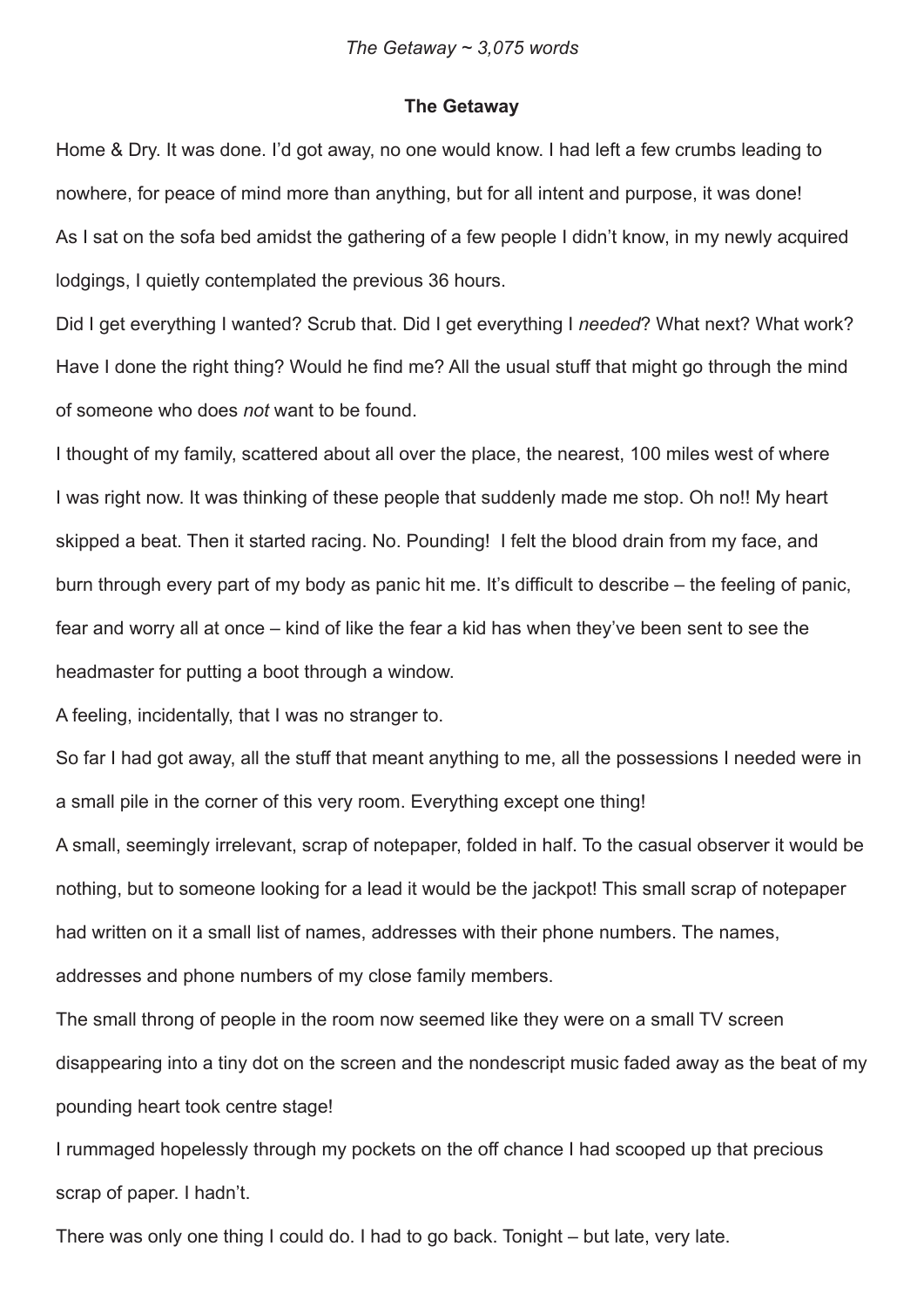## 36 Hours Earlier

The door to my grotty bedsit swung open. What the hell! What's going on? From my uncomfortable sofa bed, that sunk ridiculously low in the middle, I lay, blurry eyed, confused and wondering why The Landlord was stood over me, glaring down with a menacing expression.

"Alright?" was all I could manage, as I woke from my slumber, looking around the room making sure all my smoking paraphernalia wasn't visible. Fail – it was everywhere, bongs, bags of weed, hash, scraps of Rizla packs and all the rest of it were everywhere. Oops!

He wasn't here for that. He was glaring down at me for the £3,000 I apparently owed him. Oh. that

To be fair to myself, I had no idea. I wasn't the best with money at the best of times, and this clearly wasn't the best of times. I was a prolific stoner at this juncture in my life, getting through half an ounce of weed and hash a week. This dizzy state of mind had already led me to sign up to Life insurance with family and kiddie cover, home insurance and medical/dental cover with all the trimmings. Well, the lovely person on the phone made it all sound so great, so I signed up for all of it! Brilliant, if I was a fully functioning family man with responsibilities this would have been perfect. However I didn't have a wife, I didn't have kids, I didn't own a home and was definitely not fully functioning.

So here he is - The Landlord, demanding, and rightly so, the £3,000 I owed him. As previously agreed in my tenancy agreement with The Landlord, all payments were to be paid by cheque every month to Pete who lived in the downstairs bedsit.

Pete, was a wretched old man who you never saw out of his bedsit in any capacity, not even to wash. That was evident on meeting him.

Every month I would knock on his door, he would poke his red, blotchy head through a tiny crack in the door, mutter something and step back, allowing me to step over the threshold of the grimmest habitation I had ever seen. He was normally just wearing pants, a dirty vest and flipflops. He would take the cheque, say "wait here" in a quiet, disinterested voice and disappear with it. I would wait and look around at the clutter that sprawled about me. I thought *my* bedsit was a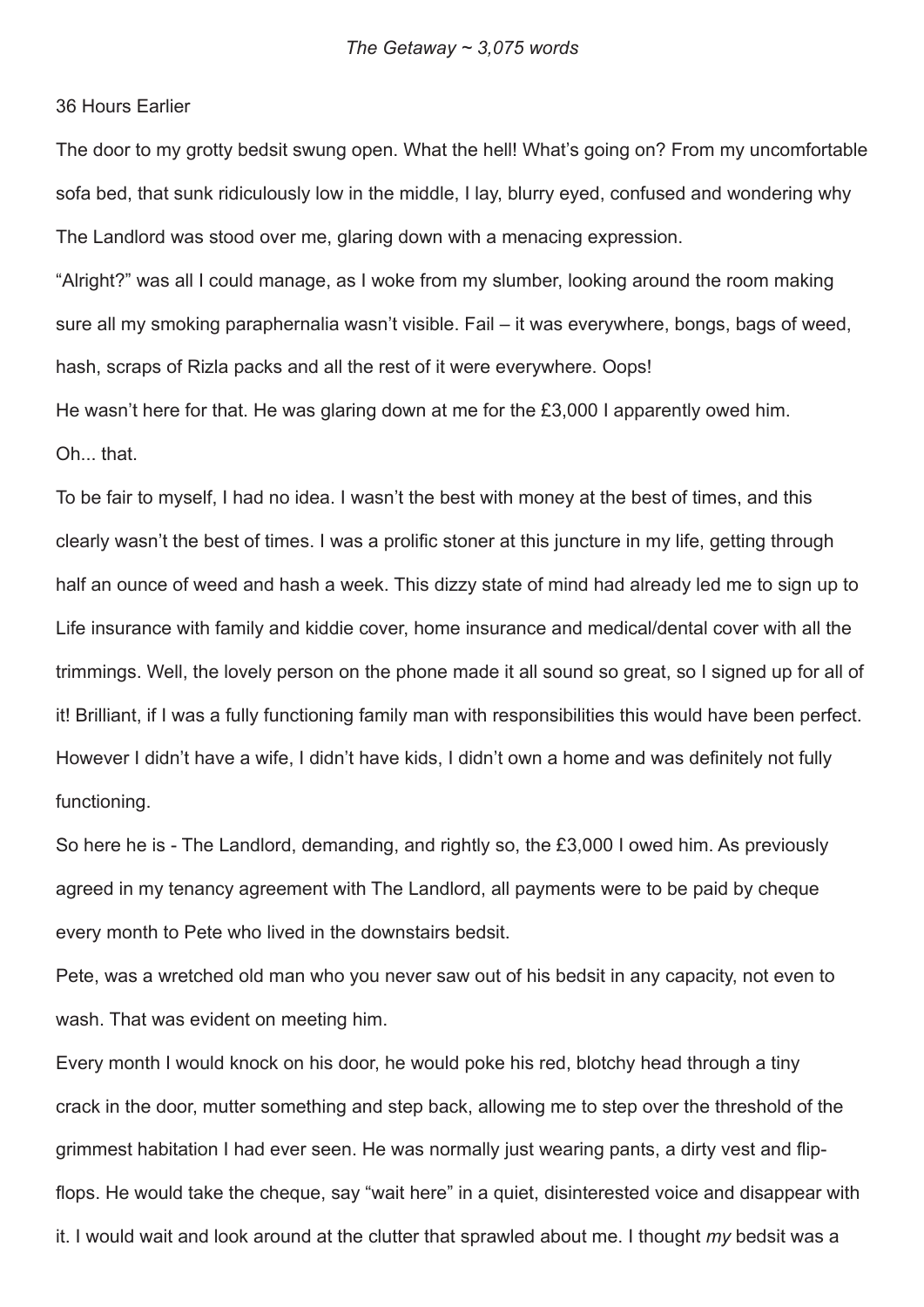# shithole!

This place was bleak! Curtains shut, ancient carpet that no longer displayed any colour and had become smooth with years of trodden in grime. The smell was intense - a damp, musty smell of filth and squalor. (This smell would linger up your nose for a few minutes after leaving). Food containers everywhere and the cluttered shelves each home to empty lager cans and brimming ash trays. I called him Stinky Pete.

So Pete would return with a little book, with which he would scribble the date, the cheque number and get me to sign it. Job done. Get the hell out of there!

I had been through this ritual every month for months.

Meanwhile, I had got dressed, explaining to The Landlord that I had given all my cheques to Pete and he will have done what needed to be done. However, I suspected that my basic bank account didn't have an overdraft facility, therefore my cheques may have been bouncing, and I will have kept on spending, spending, spending, thinking I was in the black! Fail again!

Whatever had happened, I needed this guy out of my face and out of my bedsit, pronto, so I told him I would have the £3,000 for him on Monday morning.

He confirmed "Monday morning!"

The Landlord was gone. For now…

It was Saturday morning. Three grand in two days? I probably had two hundred quid. Not quite enough.

What was I going to do? First thing's first as always – roll a big fat joint and have a think... I'm sure a solution will present itself. These things always work themselves out... Right?

Wrong! A few hours had passed, I was getting worried now! No solution had presented itself, just Ricky Gervais and Stephen Merchant taking the piss out of Karl Pilkington on the radio. I had done nothing!

It was during this radio broadcast that something very strange happened. My phone rang. Strange because no-one had my number and those that did weren't the kind of people that phone up for a 'quick chat'! But this time was different. It was a good friend of mine called Dan, I knew him from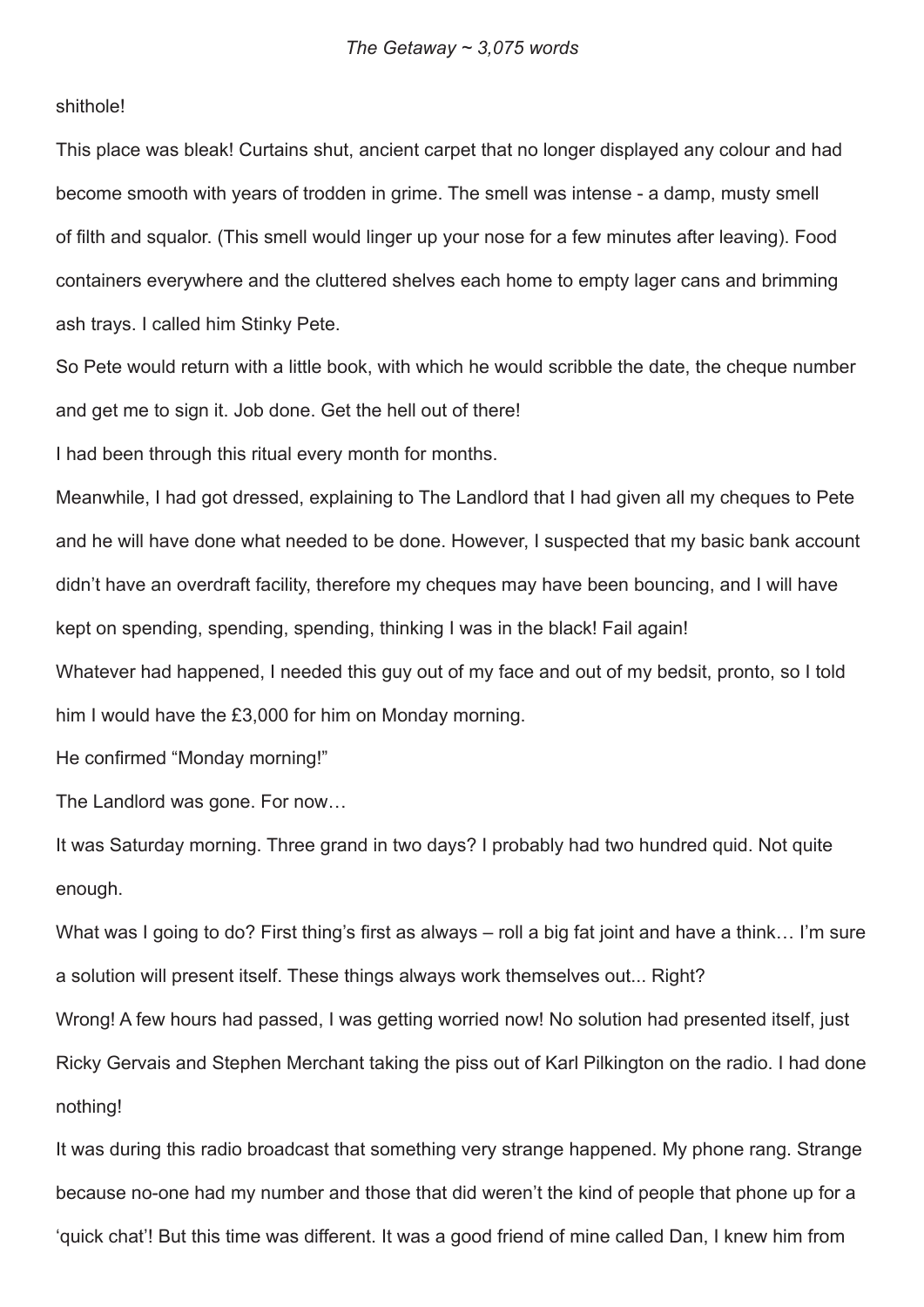#### *The Getaway ~ 3,075 words*

College, he had lived round the corner from my family home years ago. He was now at University in Brighton. He called to see if I wanted to go sea fishing the following weekend. Sounds great but I've got a bit on my plate at the moment - I told him my situation. He listened and responded by simply saying: "Move down here mate, we've got a spare room".

Was this the solution presenting itself, right now?

Could it be that simple? I had a job that I liked, lived in an area that I liked. The offer was there. All I had to do was let him know….

Battling my young conscience, looking at the mold that went from floor to ceiling and thinking about the world's biggest spider that was living somewhere beneath my tired sofa bed and not a hope of getting £3,000 in 48 hours. This was the solution... Don't miss it!

Let's do this! Now! I called Dan, booked my residency in sunny Brighton and began to hatch my plan.

I could do this only once – no coming back and forth for all my stuff. Do it once, do it right! If Stinky Pete heard me coming and going then it was game over, he would figure it out and alert The Landlord. However, the fact he was a recluse reassured me I wouldn't have to worry too much about any encounters with him.

## *Phase 1.*

Get my car and park it as close as possible to the front of the property for rapid exit.

*Phase 2.*

Quietly pack up essential stuff only, as my getaway car was a tiny three door Ford Fiesta – a 1.6 Diesel at that – possibly the worst getaway car ever, but it would have to do!

# *Phase 3.*

Phone up work, it was Saturday, no-one would be there – perfect. Leave a message, (remember the crumbs?) saying that I have had to move to Cornwall as a matter of urgency for family reasons. This was essential, as The Landlord knew I was a lorry driver for a firm operating out of Wimbledon – all he had to do was find out from them where they sent my P45. I made up a fake delivery address and asked them on my message to forward the P45 and my stuff in my lorry cab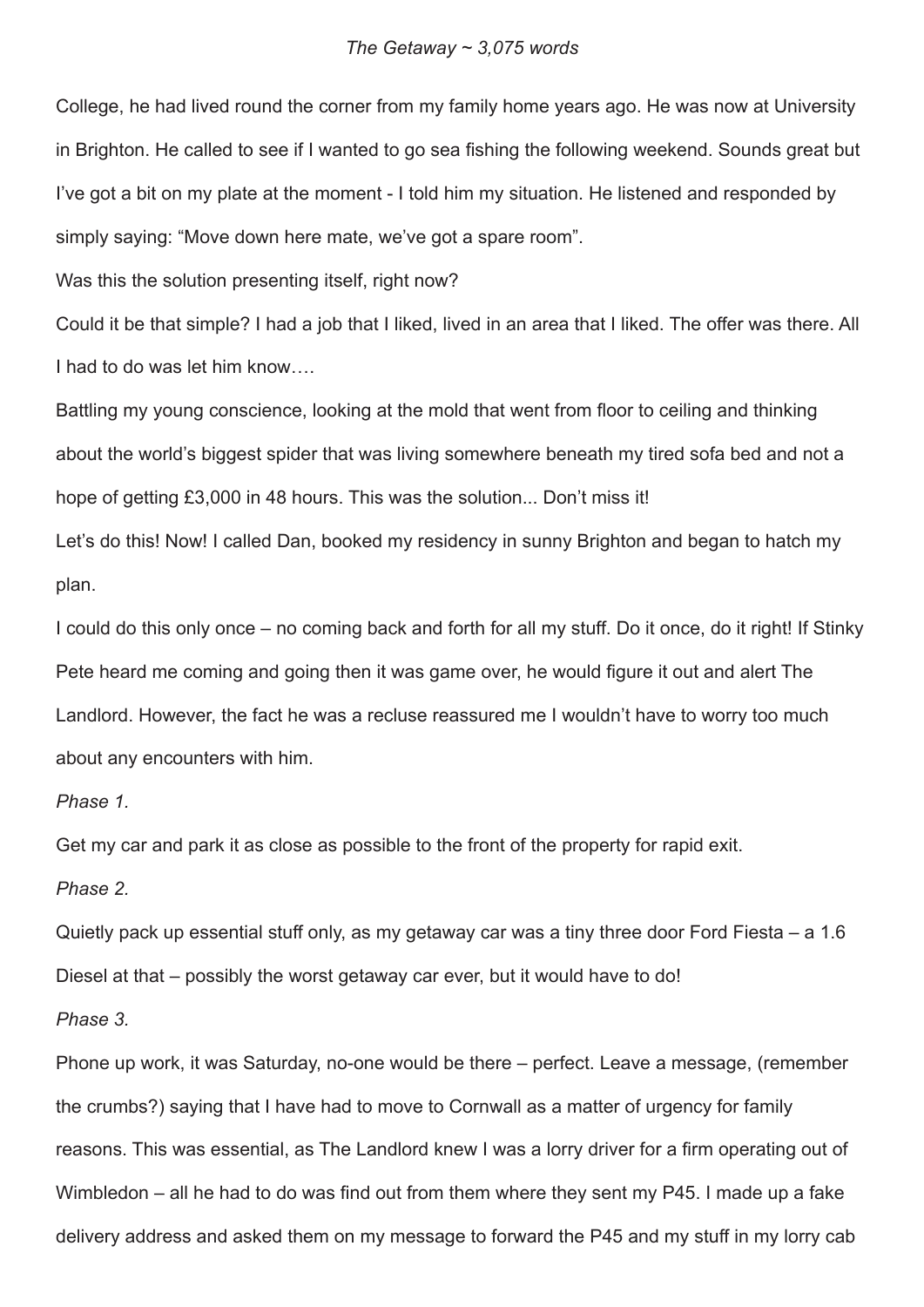to that address, with my sincerest and genuine apologies.

# *Phase 4.*

Wait until it was late so I could load the Fiesta in cover of darkness being very careful not to be seen by anyone else living in the property. This bit I really enjoyed. Even as a kid it felt great doing what you weren't allowed to be doing, so all this 'Cloak & Dagger' stuff really gave me a buzz. (If only I had applied myself this thoroughly during my previous years, perhaps I may not have found myself in this predicament. In the first place).

#### *Phase 5.*

Go Go Go. It must have been about 9 o'clock at night. Everyone else was down the pub or playing computer games or whatever. Now's the time. Pitch black, freezing cold, boxes and bags packed with essential items only. I went downstairs, quick check for any signs of life, opened the boot and door of the car, which I had managed to park right outside. All doors open ready for the load. Two trips and it was done. Loaded. No witnesses, no problems. Brighton here I come!

# 30 Hours Later.

I had waited for hours since realising what I had left behind in the grotty bedsit. One tiny little scrap of paper with all the contact details of my family members who The Landlord could pay a visit, to claim my outstanding rent arrears. This fella was no slouch when it came to collecting payments. Two of the other tennants had warned me of his very robust methods of collecting outstanding debts, and I really didn't fancy any of my family getting this guy banging on their door with his team of goons ready to carry out a beating!

Got to get that scrap of paper!!

The gathering of strangers had disbanded from my new bedroom, giving me plenty of time to worry about everything that could go wrong. Chiefly that The Landlord was waiting for me with his team of nutters, ready to beat the £3,000 out of me.

It was time to go! The palms of my hands were noticeably wet!!

This time I really did have to be careful. If anyone had realised that I had done a runner I had to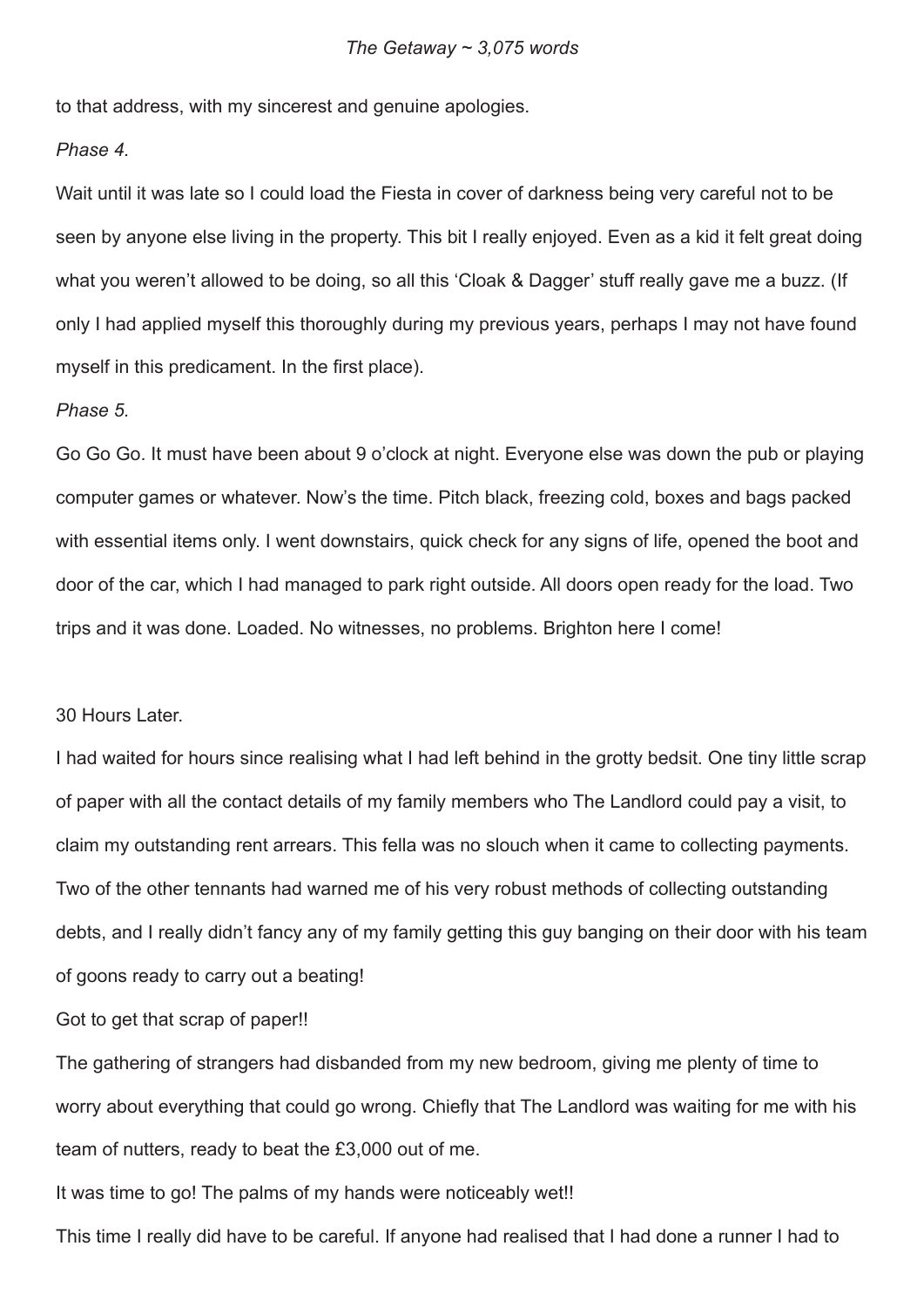be invisible. The Landlord was expecting payment on Monday. It was still Sunday night, and as far as I knew, no-one knew I had gone. The only problem was if I had any visitors perhaps they may have asked where I was. This whole situation was fuelled by absolute paranoia and the adrenaline was pumping!

I set off from Brighton at about 1am to arrive in Wimbledon just after 2am.

I arrived right on point and decided to drive around the block to see if I could see any activity through the windows of the property. To my dismay I saw the light was on in my bedsit, I was sure I switched it off! Oh no! I've been found out. The Landlord is there. He's there! SHIT SHIT SHIT! was all I could here going through my mind. He's there sorting through my stuff. He's found the notepaper! SHIT SHIT SHIT.

I drove around to the front of the property and waited and watched for any of The Landlords goons to appear with armfuls of my stuff. I don't know how long I waited but I was cold and shitting myself!

## I saw no-one.

Do something! Open the door. Shut it. Open it, shut it...Plan. Leave all doors open or just on the catch, It was the dead of night in South London, you can't be too flippant!

OK. Do it! I climbed out of the Fiesta, walked confidently, *but quietly* down the street, looking and listening for any movement. Like a gazelle in the bush that had just heard a twig snap! Full alert! Heart pounding out of my chest I reached the front door. The key was already in my hand, orientated the right way to eliminate any noisy key jangling. I pushed it into the lock, turned the key, opened the door. No sound. Nobody. Nothing.

I crept through the gap in the door, not wanting to open it a fraction more than I had to. Stop. Listen. Silence. All I had to do was go up the stairs, prey no-one was in the bathroom and then do the bedsit.

I crept across the blackened landing taking massive steps in an attempt to minimise any noise. Past the staircase in the corner, a faint rectangle of light spilled from around a doorway. Pete was up!! Oh no! Maybe he was up talking to The Landlord… No way. Just get on with it I thought to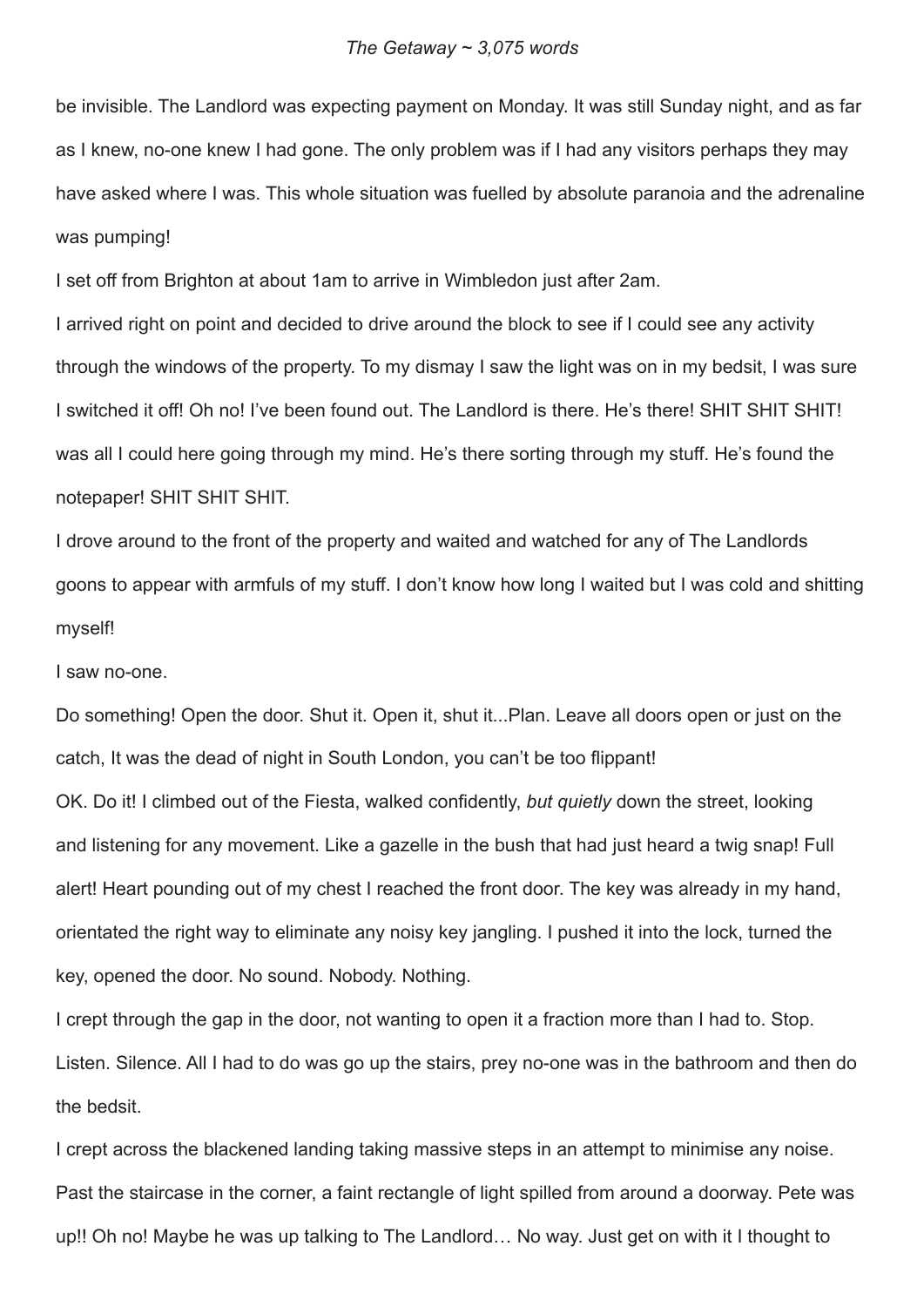myself as I reached the bottom of the stairs. All old houses have a few squeaks, this place was no different. I crept up the stairs, two steps at a time, sticking as close to the wall as possible where I knew there were no squeaky boards. First floor. Done.

Past the freezing bathroom on the left. Empty. One more step forward was the door to the bedsit. It looked massive as I stood in front of it. Final thought. If there's anyone in there, don't stop, don't think, don't talk, just turn and run. Do the stairs four at a time, out the door, in the car. Go Go Go! Key still in hand, I stepped toward the lock, deep breath in, let it out. This is it, no hesitation I shoved it in the lock and turned the key. Swung the door open. BOOM. Empty! The weight of an elephant was taken off my back in that split second.

Wow. Breathe. Ok, I was here for a reason; get the notepaper, find it, pocket it and get out!! There it was. This tiny scrap of paper that was giving me palpitations was right there next to the TV. I grabbed it, looked at all the addresses of my family members and jammed it straight into my pocket and zipped it up. Job done!

The bedsit was just as I left it, light on, coin in the meter. Still no noise, I can get out and no one would be any the wiser. But hang on….just a moment…. The car is empty, I had no job - not a lot of money! I unplugged the video recorder and TV, one under each arm, quick look around. Adios. This time I meant it. There's no coming back now. I left the light on, door open and crept down the stairs, a little less carefully than before, and out the front door. All I had to do now was get back to my car with a TV and video under my arms without being spotted by any Police or vigilant locals. They would never believe whatever I told them and definitely wouldn't approve of the truth.

# 20 Years Later

Two decades later with that weekend all but a distant memory. I had moved on from Brighton and lived in 15 different addresses in four or five different towns and cities across three countries. Even Hercule Poirot would struggle to get a lead out of that! I thought, now I could tell my story, confident that Karma wouldn't catch me.

So one day, thinking about the events of that cold, January weekend, I decided to write a short